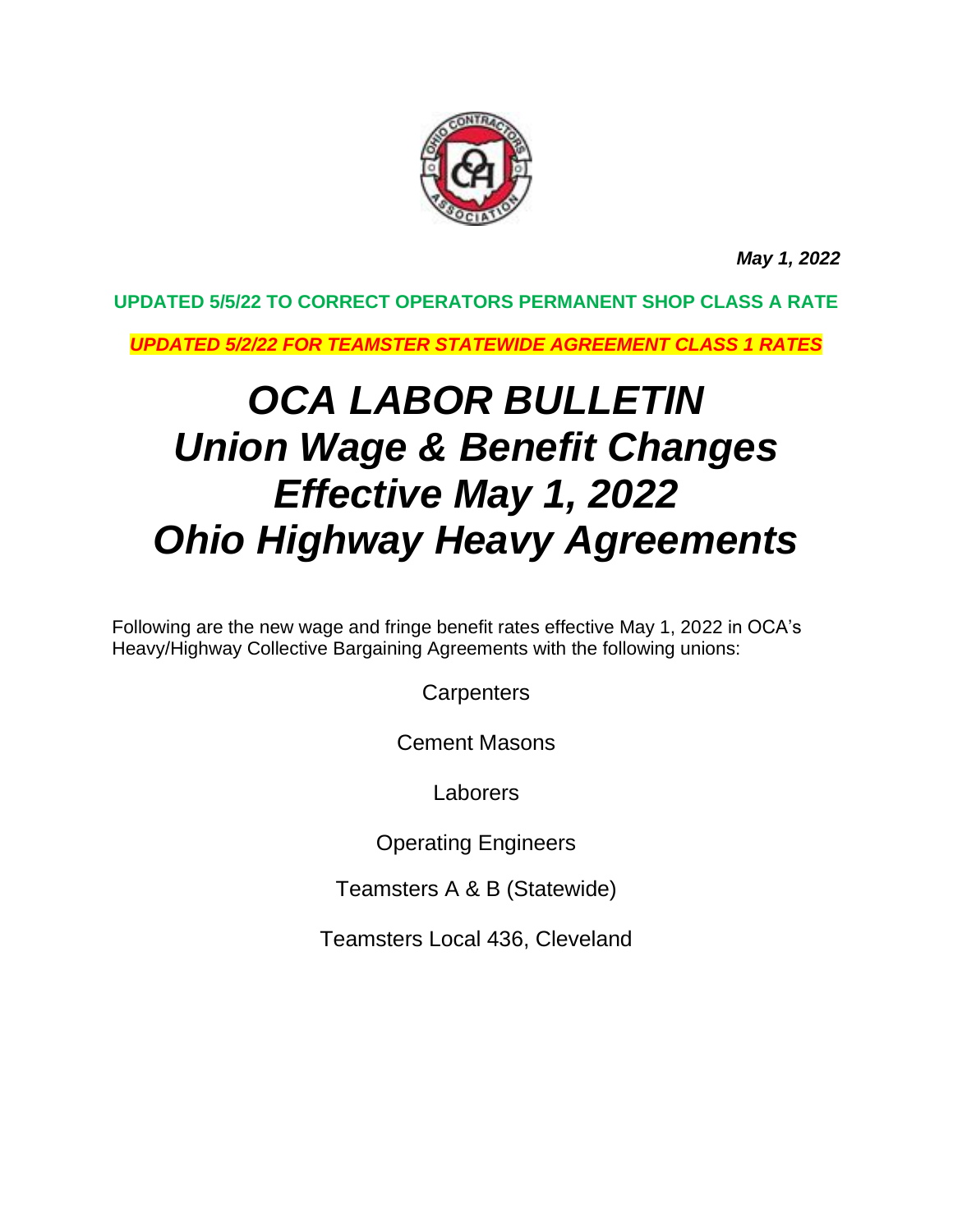#### **OCA MASTER AGREEMENT – HEAVY/HIGHWAY CARPENTERS**

Rates Effective May 1, 2022

#### CARPENTERS SOUTHWEST AREA – **ZONE 1**

Covers Ohio Counties: Brown, Butler Champaign, Clark, Clermont, Clinton, Darke, Green, Hamilton, Logan, Montgomery, Miami, Preble, Shelby and Warren, and Kentucky Counties: Boone, Campbell, Kenton, and Pendleton

WAGES & BENEFITS – Journeyman, Carpenter & Piledriver – Zone 1

| \$32.48 |
|---------|
| 8.25    |
| 6.95    |
| .50     |
| .02     |
| 3.97    |
| .12     |
| .05     |
| .14     |
| .08     |
|         |

Dues Check Off: 3.5% of gross wages, plus \$0.57 per hour.

#### FOREMAN: \$2.50 PER HOUR ABOVE JOURNEYMAN RATE GENERAL FOREMAN \$3.50 PER HOUR ABOVE JOURNEYMAN RATE

Southwest Ohio District Council of Carpenters Apprentice Schedule (As per Article XVI, Paragraph 16.5)

1st 6 months – 60% of Journeyman Rate 5th 6 months – 80% of Journeyman Rate 2nd 6 months – 65%of Journeyman Rate 6th 6 months – 85% of Journeyman Rate 3rd 6 months – 70% of Journeyman Rate 7th 6 months – 90% of Journeyman Rate 4th 6 months – 75% of Journeyman Rate 8th 6 months – 95% of Journeyman Rate

### CARPENTERS SOUTH CENTRAL AREA – **ZONE 2**

Covers Ohio Counties: Adams, Athens, Delaware, Fairfield, Fayette, Franklin, Gallia, Guernsey, Highland, Hocking, Jackson, Lawrence, Licking, Madison, Marion, Meigs, Morgan, Muskingum, Noble, Perry, Pickaway, Pike, Ross, Scioto, Union, Vinton, and Washington.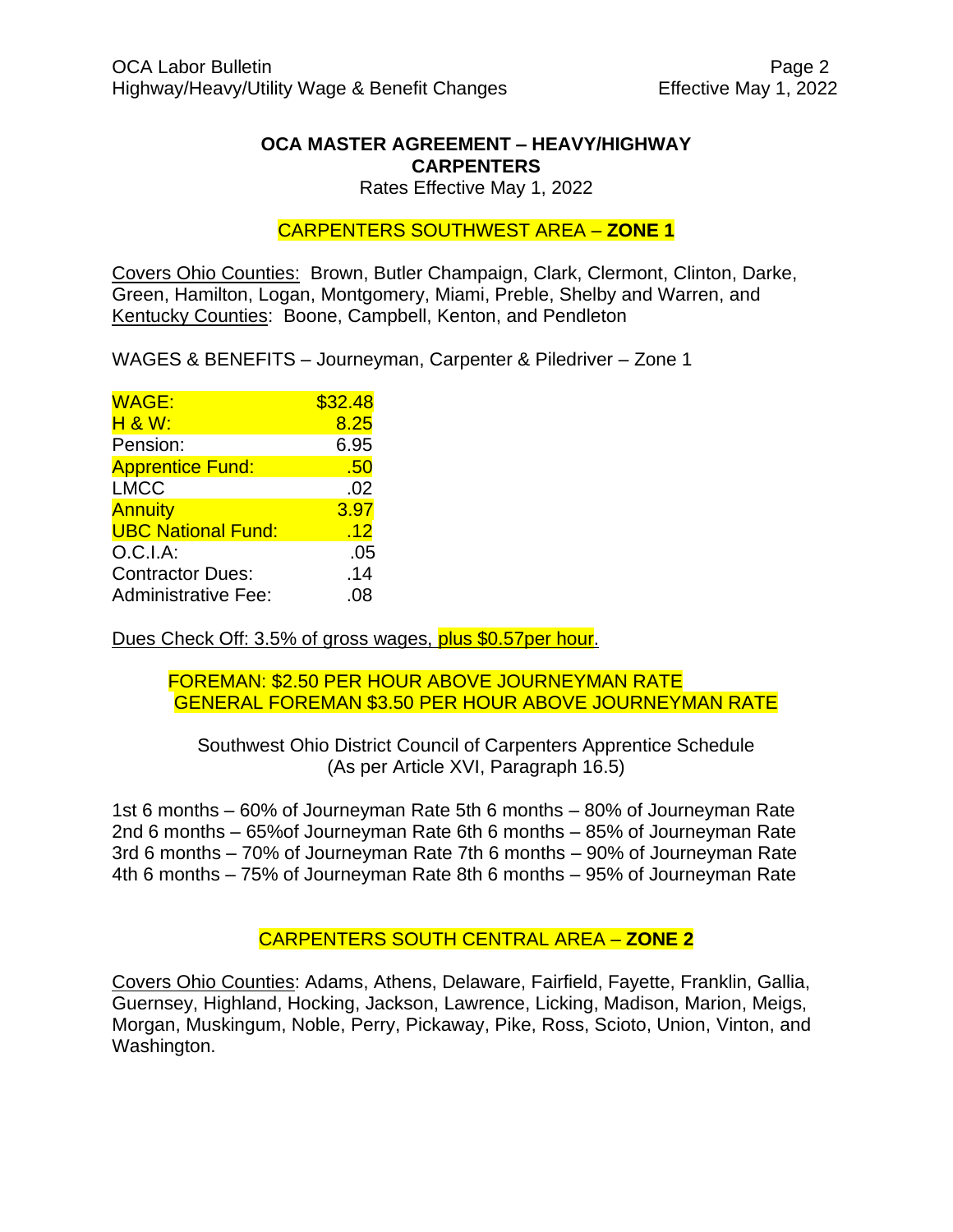(Carpenters Zone 2 continued)

WAGES & BENEFITS – Journeymen, Carpenter & Piledriver – Zone 2

| <b>WAGE:</b>               | \$31.05 |
|----------------------------|---------|
| H & W:                     | 7.50    |
| Pension:                   | 10.78   |
| <b>Apprentice Fund:</b>    | .50     |
| <b>LMCC</b>                | .02     |
| <b>Annuity</b>             | 2.32    |
| <b>UBC National Fund:</b>  | .12     |
| O.C.I.A.                   | .05     |
| <b>Contractor Dues:</b>    | .14     |
| <b>Administrative Fee:</b> | .08     |

**Dues Deduction for South Central – 3.5% of gross wages, plus \$0.57 per hour.** 

FOREMAN: \$2.50 PER HOUR ABOVE JOURNEYMAN RATE GENERAL FOREMAN \$3.50 PER HOUR ABOVE JOURNEYMAN RATE

South Central Ohio District Council of Carpenters Apprentice Schedule (As per Article XVI, Paragraph 16.5)

1st 6 months – 60% of Journeyman Rate 5th 6 months – 80% of Journeyman Rate 2nd 6 months – 65%of Journeyman Rate 6th 6 months – 85% of Journeyman Rate 3rd 6 months – 70% of Journeyman Rate 7th 6 months – 90% of Journeyman Rate 4th 6 months – 75% of Journeyman Rate 8th 6 months – 95% of Journeyman Rate

#### **OCA MASTER AGREEMENT-HEAVY/HIGHWAY CEMENT MASONS**

May 1, 2022

**Exhibit A** (With the exception of the note below\*, there is now one wage rate statewide)

| <b>Base Rate</b>          | \$32.49 |
|---------------------------|---------|
| <b>H &amp; W</b>          | 8.45    |
| Pension                   | 7.35    |
| Annuity                   | 2.25    |
| <b>ITF</b>                | .07     |
| <b>Apprentice Fund</b>    | .65     |
| Package Total             | \$51.26 |
| <b>Contractor Dues</b>    | .14     |
| O.C.I.A                   | .05     |
| <b>Administrative Fee</b> | .08     |

\*Note: Work performed under Paragraphs 20 or 21 of the CBA in Ashtabula, Cuyahoga, Fulton, Geauga, Hancock, Henry, Lake, Lucas, Putnam and Wood counties only, will include an hourly premium of \$1.50 over the Exhibit A rate for a wage of  $$33.99$ .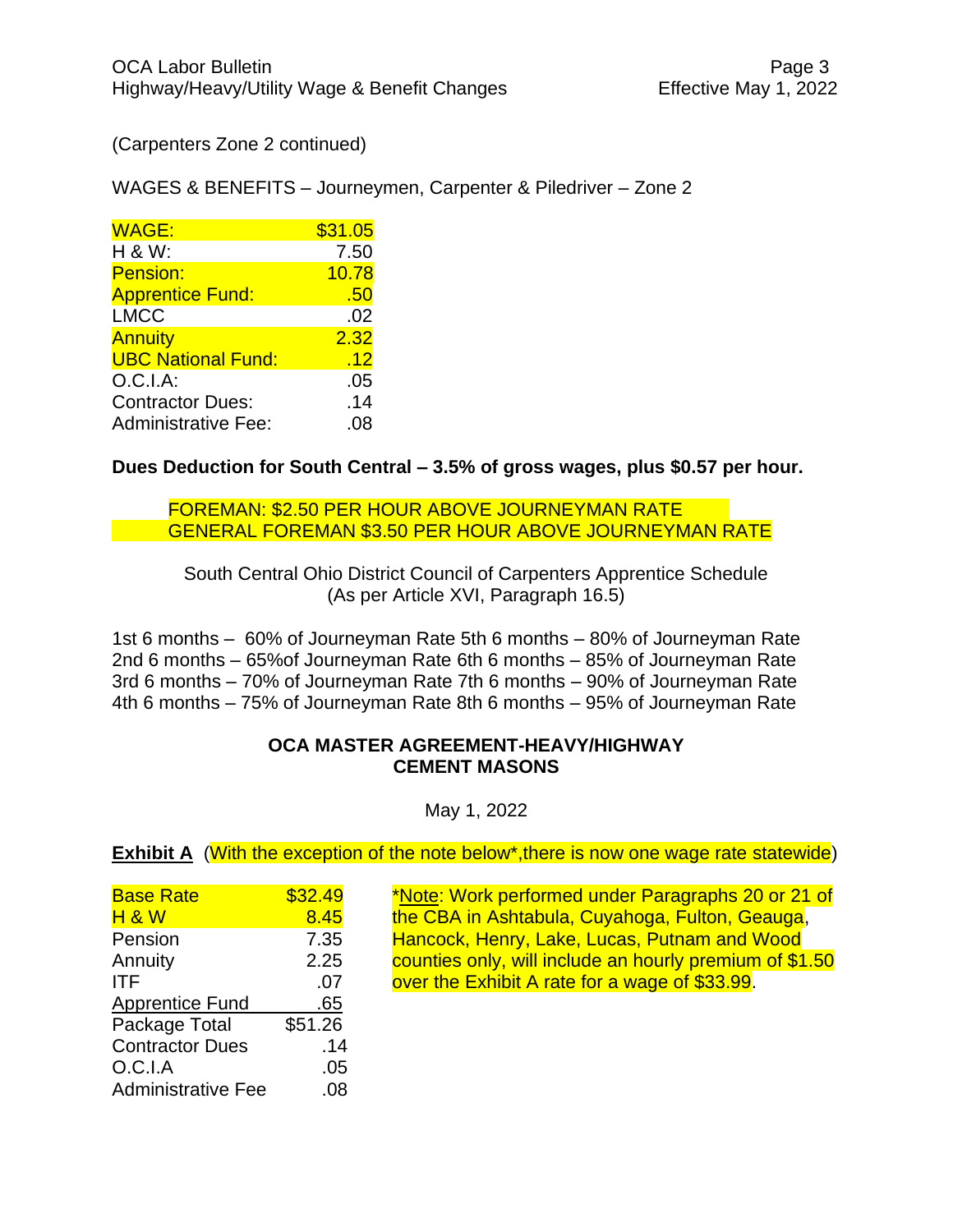(Cement Masons, continued)

#### THE LEAD MASON / FOREPERSON RATE SHALL BE \$1.50 PER HOUR ABOVE THE JOURNEYMAN RATE

#### Apprenticeship Schedule

| <b>First Year</b> | 70% of Journeyman Rate |
|-------------------|------------------------|
| Second Year       | 80% of Journeyman Rate |
| <b>Third Year</b> | 90% of Journeyman Rate |

**Note:** Working Dues is 5% Of Wages & Benefits (Does not include Contractor Dues, OCIA or Admin. Fee) Paid to Secretary –Treasurer of Local Union in whose jurisdiction the work occurs.

#### **OCA MASTER AGREEMENT – HEAVY HIGHWAY LABORERS** May 1, 2022

# EXHIBIT B – WAGES & FRINGES

WAGE ZONES

- Zone 1 Counties of Cuyahoga, Geauga, Lake
- Zone 2 Counties of Ashtabula, Erie, Huron, Lorain, Lucas, Mahoning, Medina, Ottawa Portage, Sandusky, Stark, Summit, Trumbull, and Wood
- Zone 3 Including remaining counties in Ohio.
- Zone 4 Counties of Boone, Campbell, and Kenton in Kentucky
- Zone 5 Sewage Plant, Waste Plant, Water Treatment in Cuyahoga & Geauga County (See Art. II, Par. 11 [G])

If, in the opinion of the Contractor, a foreman is necessary to direct and supervise Laborers working within their jurisdiction, it shall be a Laborer. Foreman shall receive one dollar (\$1.00) per hour above the highest Laborer classification under their supervision.

#### EXHIBIT B – WAGES & FRINGES EFFECTIVE DATE OF RATES AND FRINGES

| <b>WAGE GROUP 1</b>    | 5/1/22       |
|------------------------|--------------|
| Zone $1 -$ Rate of Pay | \$36.18      |
| Zone $2 -$ Rate of Pay | 34.95        |
| Zone $3 -$ Rate of Pay | 34.52        |
| Zone $4 -$ Rate of Pay | <u>34.52</u> |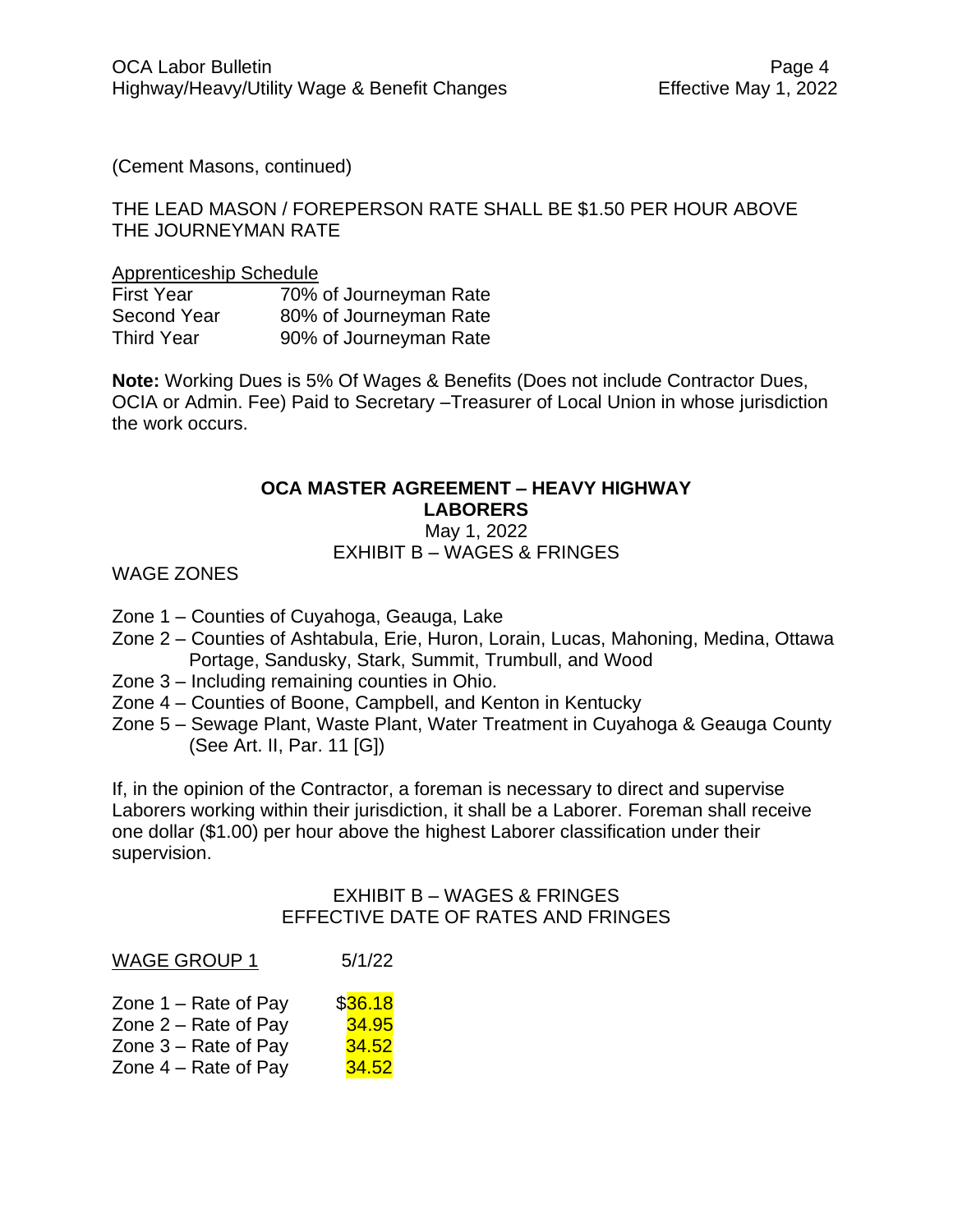All rates have fringe benefit contributions, dues and fees in addition as follows:

| <b>Health &amp; Welfare</b> | \$7.70                                                           |
|-----------------------------|------------------------------------------------------------------|
| Pension                     | 3.95                                                             |
| Tri-Fund                    | .05                                                              |
| <b>LECET</b>                | .10                                                              |
| Training & Apprenticeship   | .40                                                              |
| <b>Contractor Dues:</b>     | .14                                                              |
| <b>OCIA</b>                 | .05                                                              |
| Administrative Fee*         | .08 (*Refer to Article VII Paragraph 43(b) page 24 of contract.) |

Deduction: All rates are to have Laborers' District Council of Ohio working dues assessment deducted as follows: Thirty-five cents (\$0.35) per hour.

EXHIBIT B – WAGES & FRINGES

| <b>WAGE GROUP 2</b>    | 5/1/22  |
|------------------------|---------|
| Zone $1 -$ Rate of Pay | \$36.35 |
| Zone $2 -$ Rate of Pay | 35.12   |
| Zone $3 -$ Rate of Pay | 34.69   |
| Zone $4 -$ Rate of Pay | 34.69   |

All rates in addition to fringe benefits, dues and fees as listed in Wage Group 1

| <b>WAGE GROUP 3</b>    | 5/1/22  |
|------------------------|---------|
| Zone $1 -$ Rate of Pay | \$36.68 |
| Zone $2 -$ Rate of Pay | 35.45   |
| Zone $3 -$ Rate of Pay | 35.02   |
| Zone $4 -$ Rate of Pay | 35.02   |

EXHIBIT B - WAGES & FRINGES

| <b>WAGE GROUP 4</b>    | 5/1/22  |
|------------------------|---------|
| Zone $1 -$ Rate of Pay | \$37.13 |
| Zone $2 -$ Rate of Pay | 35.90   |
| Zone $3 -$ Rate of Pay | 35.47   |
| Zone $4 -$ Rate of Pay | 35.47   |

All rates in addition to fringe benefits, dues and fees as listed in Wage Group 1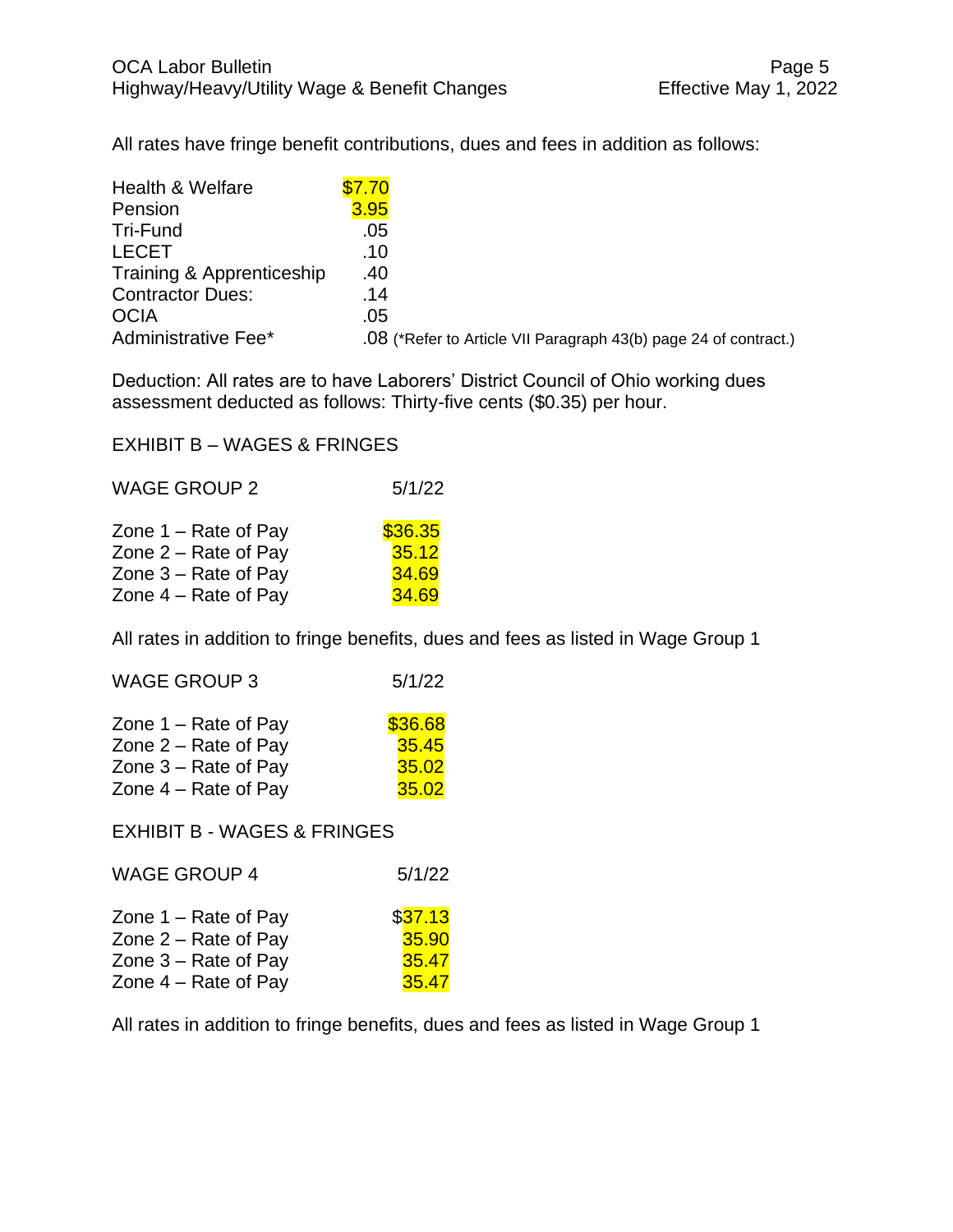EXHIBIT B – WAGES & FRINGES

Work Under Article 11, Paragraph (g) Page 5

Zone 5 5/1/22 Cuyahoga & Geauga Counties only **\$37.56** 

All rates in addition to fringe benefits, dues, and fees as listed in Wage Group 1

#### EXHIBIT B – WAGES & FRINGES

#### LABORERS' APPRENTICE SCHEDULE WAGE ZONES 1, 2, 3 & 4

When available the following ratios will be used:

First Journey Person: 1 Apprentice Thereafter, 1 Apprentice for Every Three (3) Journey Persons

LABORER APPRENTICE 5/1/22

All Zones – Rate of Pay 0 to 1000 hours 60% of Journey Person Rate All Zones – Rate of Pay 1001 to 2000 70% of Journey Person Rate All Zones – Rate of Pay 2001 to 3000 80% of Journey Person Rate All Zones – Rate of Pay 3001 to 4000 90% of Journey Person Rate

All rates have fringe benefit contributions, dues and fees in addition as follows:

| Health & Welfare       | \$7.70 |                                                                   |
|------------------------|--------|-------------------------------------------------------------------|
| Pension                | 3.95   |                                                                   |
| Tri-Fund               | .05    |                                                                   |
| <b>LECET</b>           | .10    |                                                                   |
| Training & Upgrading   | .40    |                                                                   |
| <b>Contractor Dues</b> | .14    |                                                                   |
| O.C.I.A. Fund          | .05    |                                                                   |
| Administrative Fee*    |        | .08 (*Refer to Article Vii Paragraph 43 (b) Page 24 of contract.) |

Deductions: All rates are to have Laborers' District Council of Ohio working dues assessment deducted as follows: Thirty-five cents (\$0.35) per hour.

EXHIBIT B – WAGES & FRINGES

| <b>WATCH PERSON</b> | 5/1/22 |
|---------------------|--------|
|                     |        |

All Zones **\$27.25**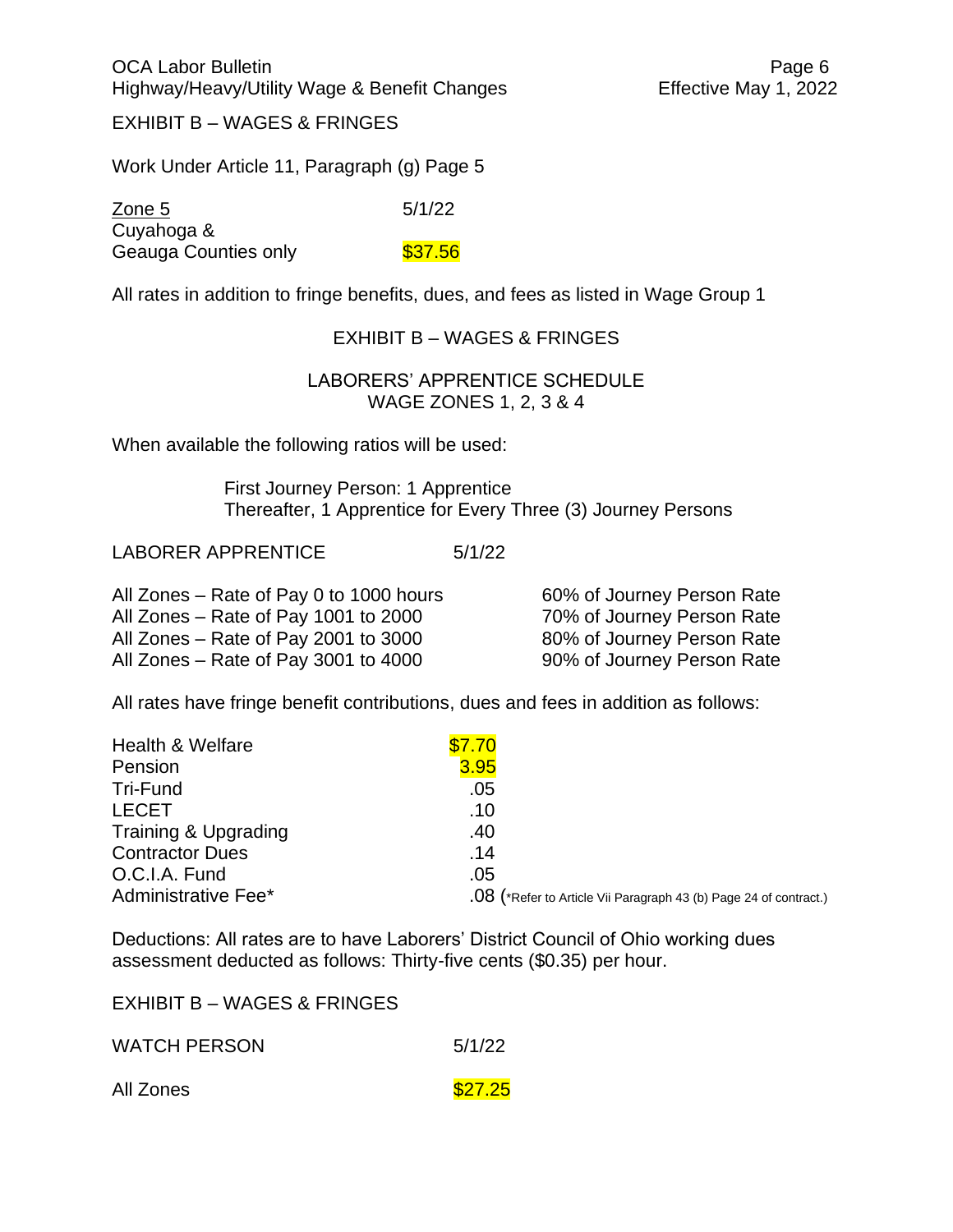Time and one-half (1½) after 10 hours in any day and Sunday and Holidays.

A) Responsible to patrol and maintain a safe traffic zone including but not limited to barrels, cones, signs, arrow boards, message boards etc. (Laborers continued)

Responsible to be a watchperson to see that equipment, job and office trailers etc. are secure.

This watchperson is to contact their supervisor in case of an emergency on the project during watchpersons shift.

This person is not to set out mainline traffic closures.

B) Watchperson shall be governed by the working rules and rates applicable. Watchperson shall be furnished transportation on the project or satisfactory arrangement made (i.e., when the Contractor determines transportation is necessary for proper security of a project, watchperson shall be furnished transportation for the purpose of covering the project, or satisfactory arrangements made).

All rates in addition to fringe benefits, dues and fees as listed in Wage Group 1.

Deductions: All rates are to have Laborers' District Council of Ohio working dues assessment deducted as follows: Thirty-five cents (\$0.35) per hour.

# **OCA / OPERATING ENGINEERS OHIO HEAVY HIGHWAY**

May 1, 2022

**Schedule I** – Covering the Counties of Ashtabula, Cuyahoga, Erie, Geauga, Lake, Lorain, Medina, Portage and Summit

| Master Mechanic: | \$41.93 | H 8 W:                  | \$9.01 |
|------------------|---------|-------------------------|--------|
| Class A:         | 41.68   | Pension:                | 6.25   |
| Class B:         | 41.58   | Apprenticeship:         | .85    |
| Class C:         | 40.54   | $E$ & S:                | .09    |
| Class D:         | 39.32   | NTF (New Fund)          | .05    |
| Class E:         | 34.03   | <b>Contractor Dues:</b> | .14    |

| <b>H &amp; W:</b>          | \$9.01 |
|----------------------------|--------|
| Pension:                   | 6.25   |
| Apprenticeship:            | .85    |
| E & S:                     | .09    |
| <b>NTF (New Fund)</b>      | .05    |
| <b>Contractor Dues:</b>    | .14    |
| $O.C.I.A.$ :               | .05    |
| <b>Administrative Fee:</b> | .08    |
| PAC <sup>*</sup> :         | .10    |

\* Voluntary Employee Deduction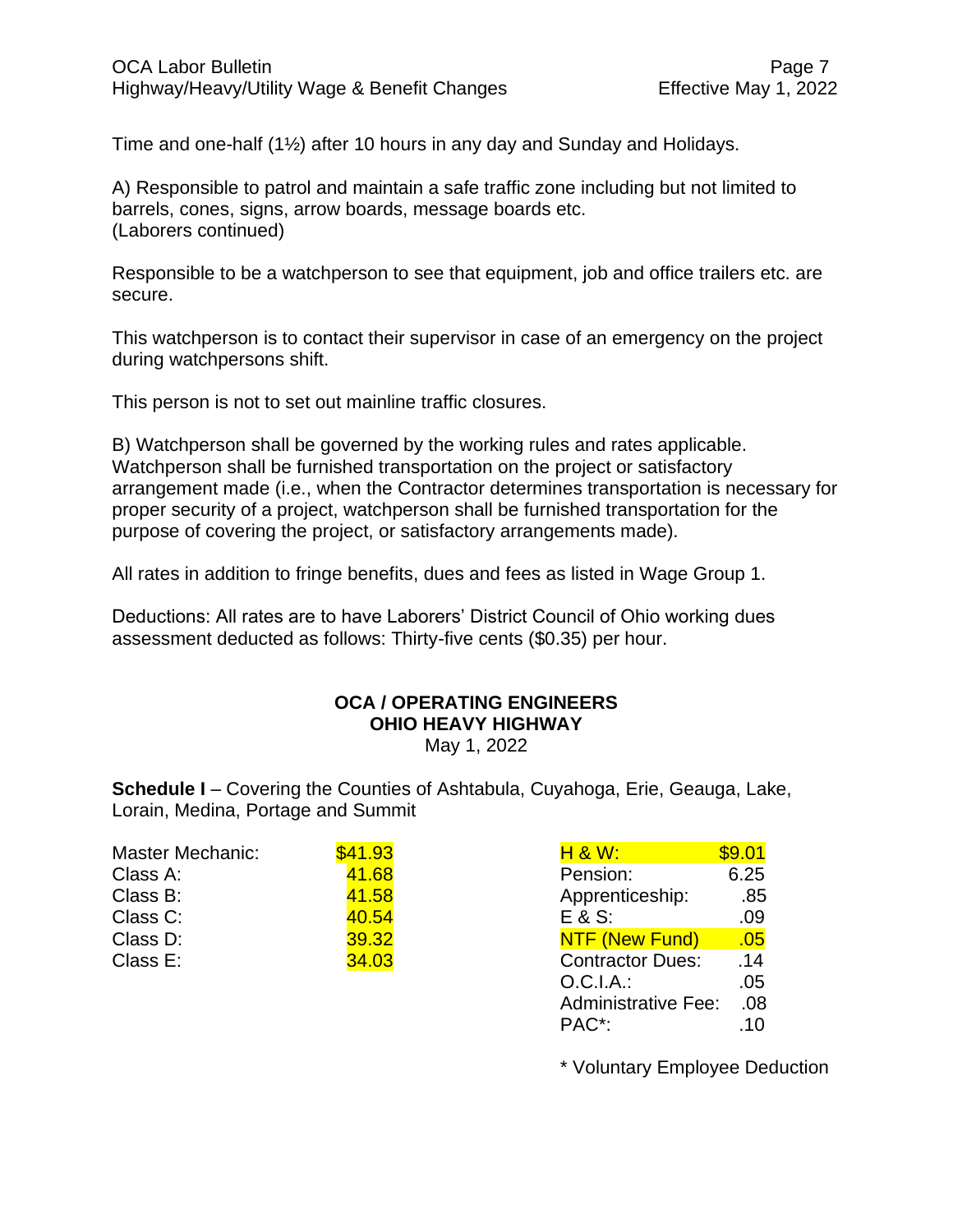**Schedule II** – Covering the counties of Adam, Allen, Ashland, Athens, Auglaize, Belmont, Brown, Butler, Carroll, Champaign, Clark, Clermont, Clinton, Coshocton, Crawford, Darke, Defiance, Delaware, Fairfield, Fayette, Franklin, Fulton, Gallia, Greene, Guernsey, Hamilton, Hancock, Hardin, Harrison, Henry, Highland, Hocking, Holmes, Huron, Jackson, Jefferson, Knox, Lawrence, Licking, Logan, Lucas, Madison, Marion, Meigs, Mercer, Miami, Monroe, Montgomery, Morgan, Morrow, Muskingum, Noble, Ottawa, Paulding, Perry, Pickaway, Pike, Preble, Putnam, Richland, Ross, Sandusky, Scioto, Seneca, Shelby, Stark, Tuscarawas, Union, Van Wert, Vinton, Warren, Washington, Wayne, Williams, Wood and Wyandot in the State of Ohio and (Operating Engineers Continued)

Boone, Campbell, Kenton, and Pendleton counties in the state of Kentucky.

| Master Mechanic: | \$40.44 | <b>H &amp; W:</b>         | \$9.01 |
|------------------|---------|---------------------------|--------|
| Class A:         | 40.19   | Pension:                  | 6.25   |
| Class B:         | 40.07   | Apprenticeship:           | .85    |
| Class C:         | 39.03   | $E & S$ :                 | .09    |
| Class D:         | 37.85   | NTF (New Fund)            | .05    |
| Class E:         | 32.39   | <b>Contractor Dues:</b>   | .14    |
|                  |         | $O.C.I.A.$ :              | .05    |
|                  |         | <b>Administrative Fee</b> | .08    |
|                  |         | *Voluntary PAC:           | .10    |

#### **OPERATING ENGINEERS PERMANENT SHOP**

**Zone 1** – (Permanent Shop) covering the counties of Cuyahoga, Lake, Geauga, Summit and Portage

| Class A:                 | 31.00 | <b>H &amp; W:</b>          | \$9.01 |
|--------------------------|-------|----------------------------|--------|
| Class B:                 | 30.28 | Pension:                   | 3.15   |
| Class C:                 | 29.56 | <b>Apprenticeship</b>      | .10    |
| Class D:                 | 28.29 | E & S:                     | .09    |
| Class E:                 | 27.00 | <b>Contractor Dues:</b>    | .14    |
| Class F:                 | 25.75 | O.C.I.A.:                  | .05    |
| Class G:                 | 23.84 | <b>Administrative Fee:</b> | .08    |
| Class H                  | 22.53 | *Voluntary PAC:            | .10    |
| Class I                  | 21.24 |                            |        |
| Class J                  | 20.16 |                            |        |
| <b>Parts Counter Man</b> | 23.47 |                            |        |
| Janitor                  | 20.42 |                            |        |

| H 8 W:                     | \$9.01 |
|----------------------------|--------|
| Pension:                   | 3.15   |
| Apprenticeship             | .10    |
| $E$ & S:                   | .09    |
| <b>Contractor Dues:</b>    | .14    |
| O.C.I.A.:                  | .05    |
| <b>Administrative Fee:</b> | .08    |
| *Voluntary PAC:            | .10    |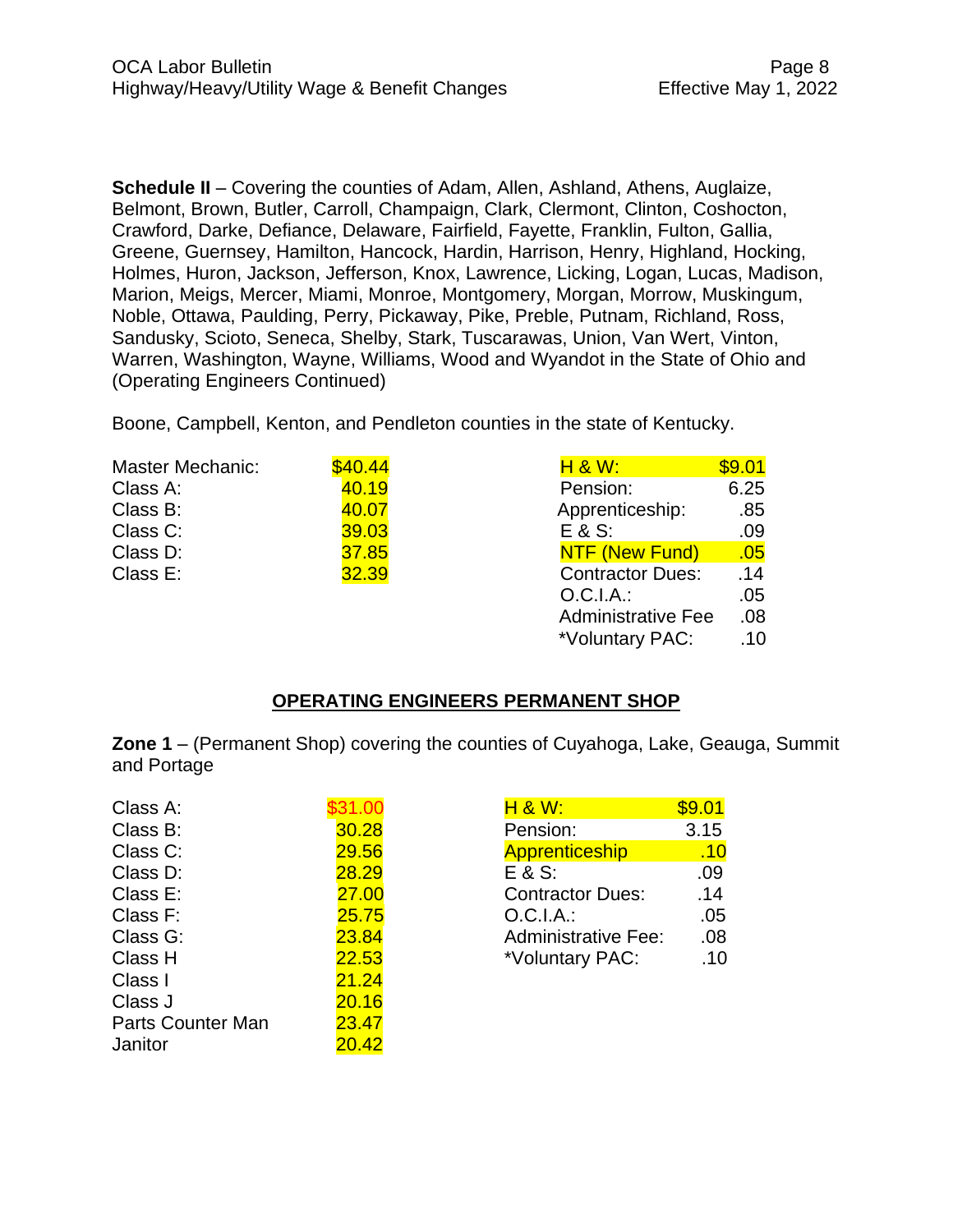**Zone 2** (Permanent Shop) All remaining counties in Ohio except Mahoning, Trumbull, and Columbiana, but does include the counties of Boone, Campbell, Kenton, and Pendleton in Kentucky.

| Class A:                 | \$30.72      | <b>H &amp; W:</b>          | \$9.01 |
|--------------------------|--------------|----------------------------|--------|
| Class B:                 | 29.97        | Pension:                   | 3.15   |
| Class C:                 | 29.28        | Apprenticeship             | .10    |
| Class D:                 | 28.06        | E & S:                     | .09    |
| Class E:                 | 26.73        | <b>Contractor Dues:</b>    | .14    |
| Class F:                 | <b>25.44</b> | O.C.I.A:                   | .05    |
| Class G:                 | 23.52        | <b>Administrative Fee:</b> | .08    |
| Class H                  | 22.23        | *Voluntary PAC:            | .10    |
| Class I                  | 20.90        |                            |        |
| Class J                  | <b>19.88</b> |                            |        |
| <b>Parts Counter Man</b> | 23.17        |                            |        |
| Janitor                  | 20.11        |                            |        |

| \$9.01 |
|--------|
| 3.15   |
| .10    |
| .09    |
| .14    |
| .05    |
| .08    |
| .10    |
|        |

### **OCA/TEAMSTERS STATEWIDE HIGHWAY HEAVY AGREEMENTS A & B** May 1, 2022

The following counties in Ohio are covered by the wage rates in this agreement: Adam, Allen, Ashland, Ashtabula, Athens, Auglaize, Belmont, Brown, Butler, Carroll, Champaign, Clark, Clermont, Clinton, Columbiana, Coshocton, Crawford, Darke, Defiance, Delaware, Erie, Fairfield, Fayette, Franklin, Fulton, Gallia, Greene, Guernsey, Hamilton, Hancock, Hardin, Harrison, Henry, Highland, Hocking, Holmes, Huron, Jackson, Jefferson, Knox, Lawrence, Licking, Logan, Lorain, Lucas, Madison, Mahoning, Marion, Medina, Meigs, Mercer, Miami, Monroe, Montgomery, Morgan, Morrow, Muskingum, Noble, Ottawa, Paulding, Perry, Pickaway, Pike, Portage, Preble, Putnam, Richland, Ross, Sandusky, Scioto, Seneca, Shelby, Stark, Summit, Trumbull, Tuscarawas, Union, Van Wert, Vinton, Warren, Washington, Wayne, Williams, Wood and Wyandot.

#### Classifications and Wage Rates 5/1/22

Drivers on Trucks: Including but not limited to the following: 4-wheel service trucks; 4-wheel dump trucks; Batch trucks. Drivers on Tandems; Truck Sweepers (Not to include Power Sweepers and Scrubbers)

Elass 2 Wage: \$30.81 Drivers on tractor-trailer combinations including but not limited to the following: semi-tractor trucks; pole trailers; ready-mix trucks; fuel trucks; all trucks five (5) axle and over; Drivers on belly dumps; low-boy/drag driver on the construction site only; and heavy-duty equipment (irrespective of load carried) when used exclusively for transportation on the construction site only, truck mechanics (When needed)

# Class 1 Wage: \$30.39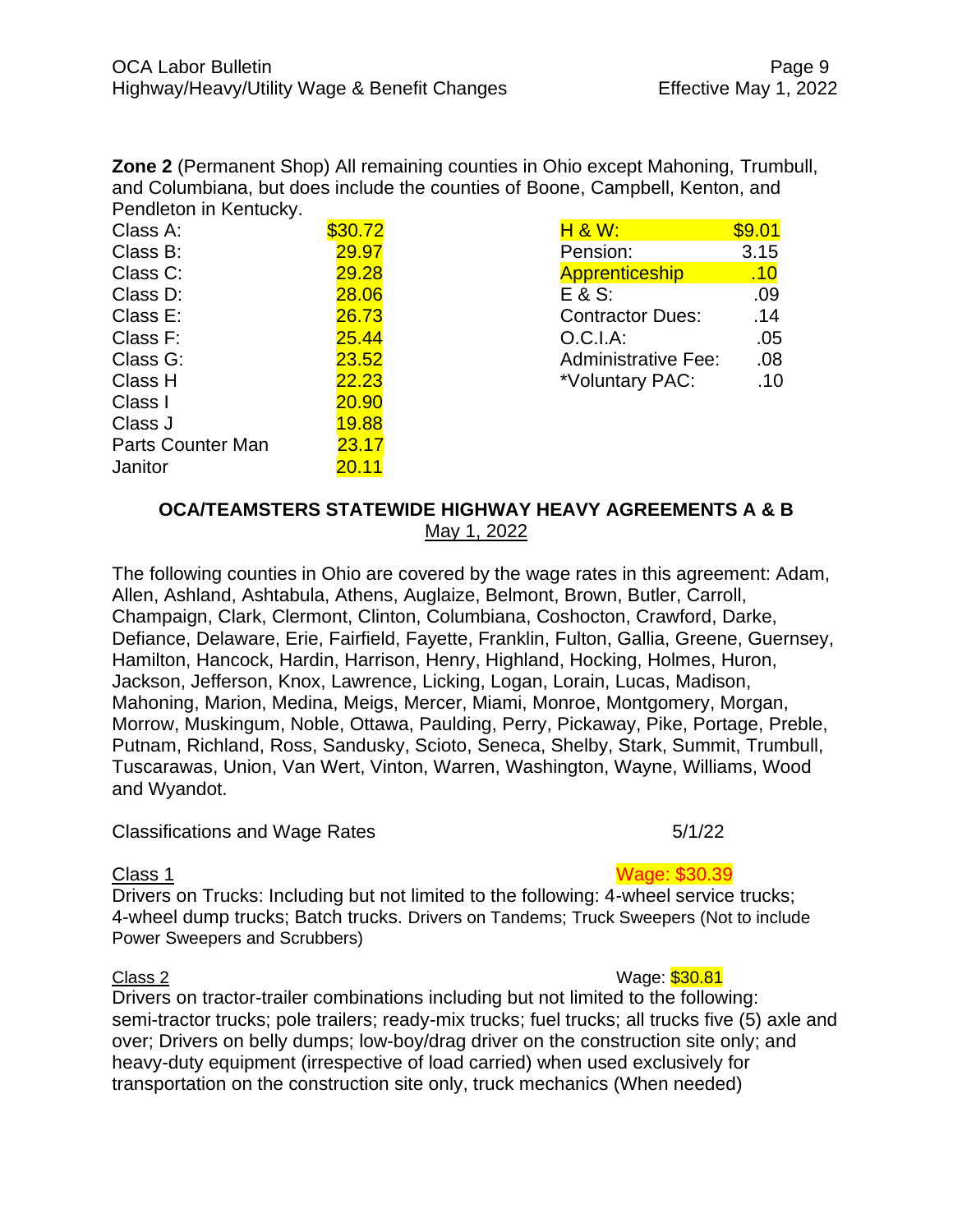Class 3 New York 2014 19:30 New York 2014 19:30 New York 2014 19:30 New York 2014 19:30 Drivers on Articulated Dump Trucks; Rigid-Frame Rock Trucks; Distributor Trucks

| <b>H &amp; W</b>            | \$7.50 per hour |                                                                |
|-----------------------------|-----------------|----------------------------------------------------------------|
| <b>Pension (Contract A)</b> |                 | 8.80 per hour (Contract B, \$8.80 to 401-K instead of Pension) |
| Apprenticeship              | .20 per hour    |                                                                |
| <b>Contractor Dues</b>      | .14 per hour    |                                                                |
| O.C.I.A.                    | .05 per hour    |                                                                |
| <b>Administrative Fee</b>   | .08 per hour    |                                                                |

### **OCA/TEAMSTERS LOCAL 436 CLEVELAND HWY HVY AGREEMENT**

The following wages and benefits shall apply for work in the counties of Cuyahoga, Geauga, and Lake:

|                                      |               | 5/1/22                                              |
|--------------------------------------|---------------|-----------------------------------------------------|
| Class 1 (See description on page 10) |               | Wage: \$30.50                                       |
| Class 2 (See description on page 10) |               | Wage: \$31.00                                       |
| Class 3 (See description on page 10) |               | Wage: \$31.81                                       |
| <b>H &amp; W</b>                     | 8.70 per hour |                                                     |
| Pension                              |               | 10.05 per hour (Same amount to 401-K in Contract B) |
| Appren.                              | .20 per hour  |                                                     |
| <b>Contractor Dues</b>               | .14 per hour  |                                                     |
| O.C.I.A.                             | .05 per hour  |                                                     |
| <b>Administrative Fee</b>            | .08 per hour  |                                                     |

# **FREQUENTLY ASKED QUESTIONS (FAQ's)**

\_\_\_\_\_\_\_\_\_\_\_\_\_\_\_\_\_\_\_\_\_\_\_\_\_\_\_\_\_\_\_\_\_\_\_\_\_\_\_\_\_\_\_\_\_\_\_\_\_\_\_\_\_\_\_\_\_\_\_\_\_\_\_\_\_\_\_\_\_\_

#### **1. Why do some rates in this bulletin differ from the union contract books?**

Our union contract books are printed in the first year of the three-year agreements. Unless changes to the fringe benefit funds are scheduled over the three years during negotiations, we normally add the entire increase in years two and three to the wage portion when we print the books. Prior to May 1st of each following year, trustees of the various fringe benefit funds, will notify OCA and the Unions if additional money must be allotted to their funds. (Pension, Health Care, etc.) If that is the case, the amount of the additional allotment to the fringes will be diverted from the wage portion. In other words, if this year's total increase is \$1.00 for wages and benefits, that amount will not change. The only thing that may change is how much of that one dollar raise goes to wages, and how much goes to benefits. Got it? The correct rates are posted annually in this wage bulletin. Therefore, rates listed here for unions whose benefit funds needed additional contributions as of May 1st will differ from those listed in the contract books. Likewise,